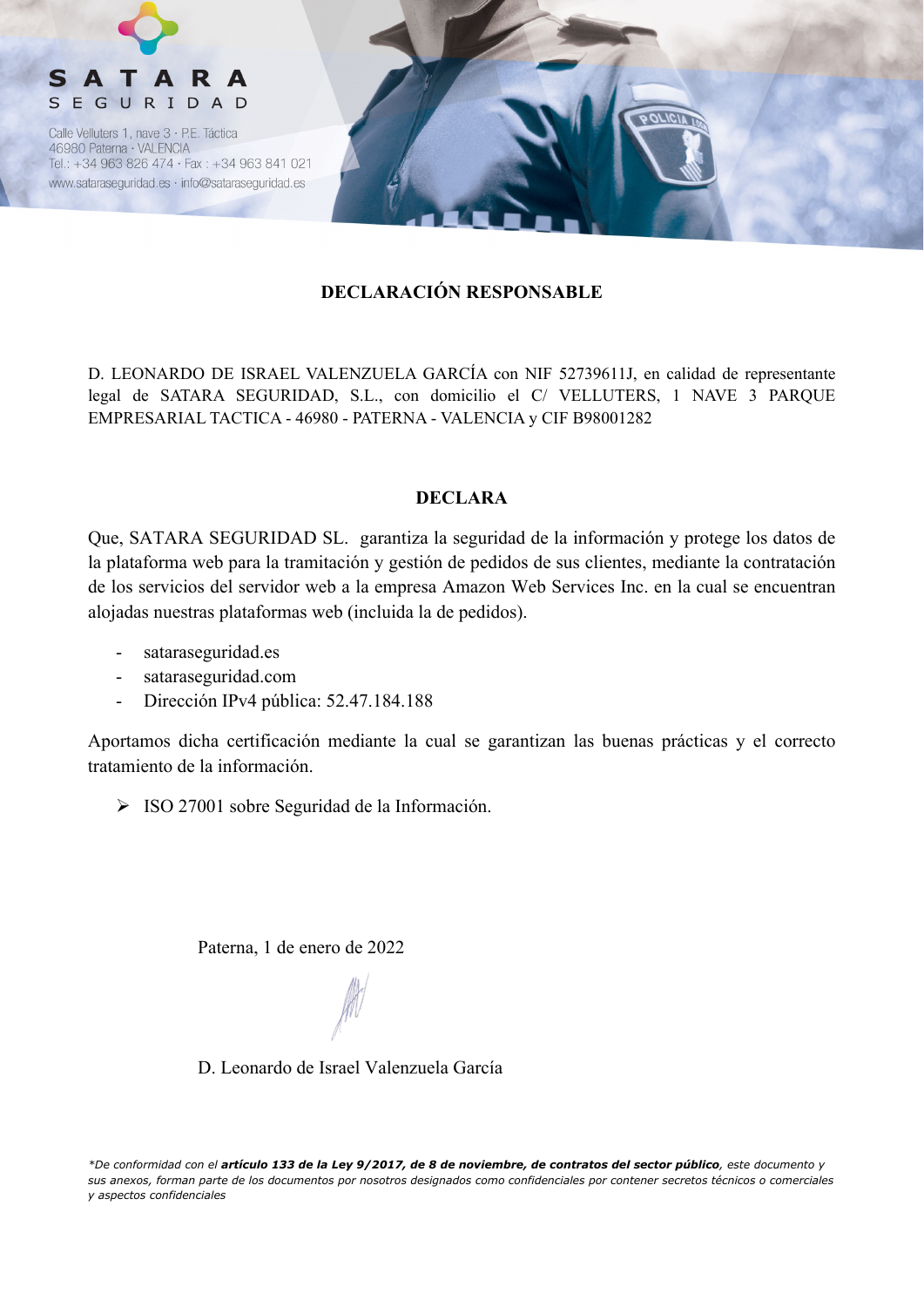





#### **Certificate number: 2013-009**

Certified by EY CertifyPoint since: November 18, 2010

Based on certification examination in conformity with defined requirements in ISO/IEC 17021-1:2015 and ISO/IEC 27006:2015, the Information Security Management System as defined and implemented by

## **Amazon Web Services, Ind.**

and its affiliates (collectively referred to as Amazon Web Services (AWS)) are compliant with the requirements as stated in the standard:

## **ISO/IEC 27001:2013**

Issue date of certificate: November 5, 2019 Re-issue date of certificate: July 23, 2021 Expiration date of certificate: November 7, 2022 Last certification cycle expiration date: November 7, 2019

EY CertifyPoint will, according to the certification agreement dated October 25, 2019, perform surveillance audits and acknowledge the certificate until the expiration date noted above.

*\*With regard to the specific requirements for information security as stated in the Statement of Applicability, version 2020.01 dated October 14, 2020, this certification is applicable to (a) the services and their associated assets and locations as described in the scoping section of this certificate, and (b) any affiliates that are responsible for, or that contribute to, the provision of such services and their associated assets and locations.*

> 23 July 2021 | 3:16:04 PM CESTJatin Seli AF3A0F2A5FRF4

#### J. Sehgal | Director, EY CertifyPoint

This certificate is not transferable and remains the property of Ernst & Young CertifyPoint B.V, located at Antonio Vivaldistraat 150, 1083 HP, Amsterdam, the Netherlands. Any dispute relating to this certificate is not th assurance on the performance of the organization being certified to the referred ISO standard. The certificate does not grant immunity from any legal/ regulatory obligations. All rights reserved. © Copyright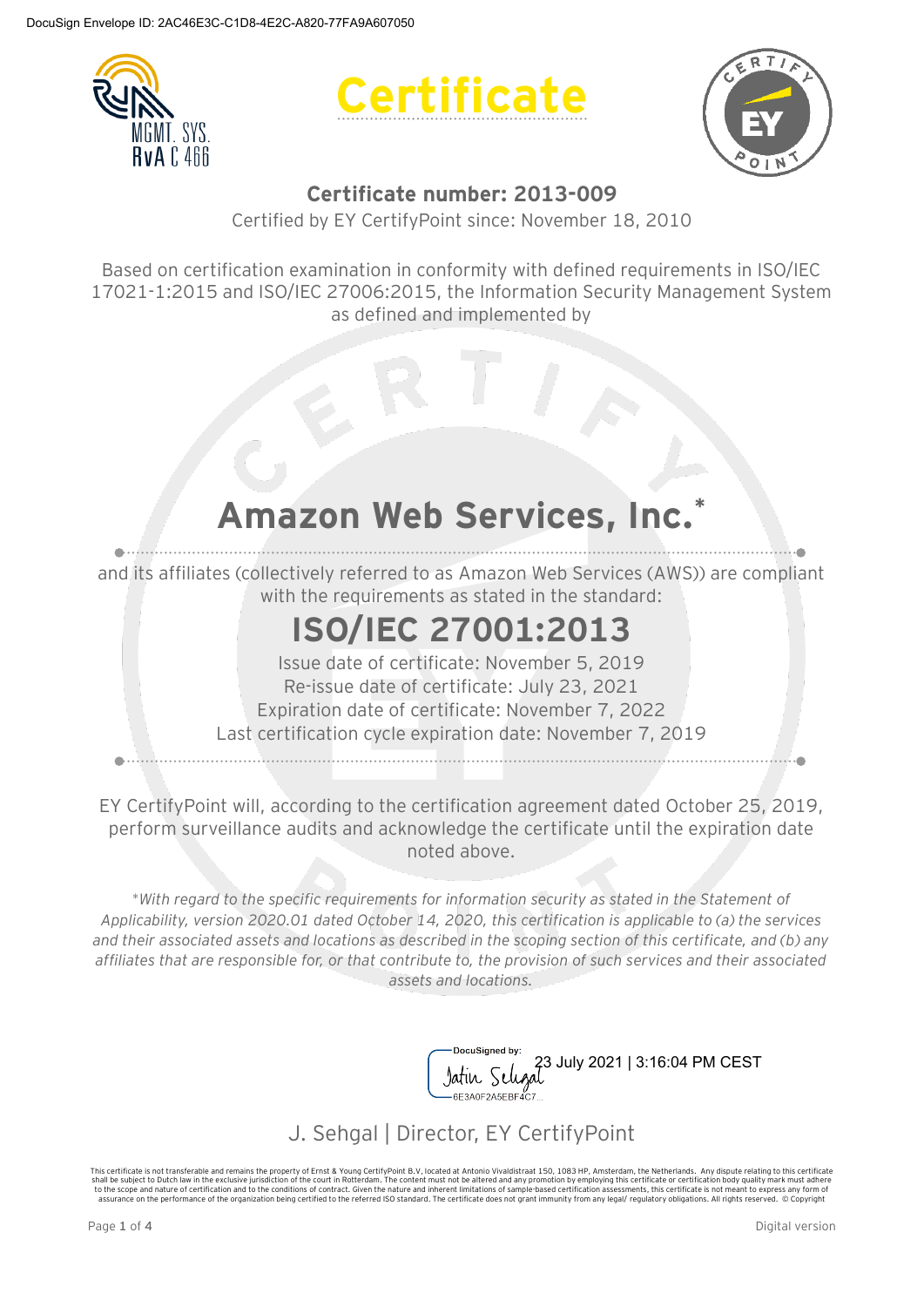## **Amazon Web Services, Inc.**

### **Scope for certificate 2013-009**

The scope of this ISO/IEC 27001:2013 certification is bounded by specified services of Amazon Web Services, Inc. and specified facilities. The Information Security Management System (ISMS) is centrally managed out of Amazon Web Services, Inc. headquarters in Seattle, Washington, United States of America.

The in-scope applications, systems, people, and processes are globally implemented and operated by teams out of an explicit set of facilities that comprise Amazon Web Services, Inc. and are specifically defined in the scope and bounds.

The Amazon Web Services, Inc. ISMS scope includes the services as mentioned on [https://aws.amazon.com/compliance/iso-certified/,](https://aws.amazon.com/compliance/iso-certified/) the locations and AWS Service and Supporting Resources are stated in the following section of this certificate.

The Information Security Management System mentioned in the above scope is restricted as defined in "ISMS Manual" version 2021.04, dated June 11, 2021.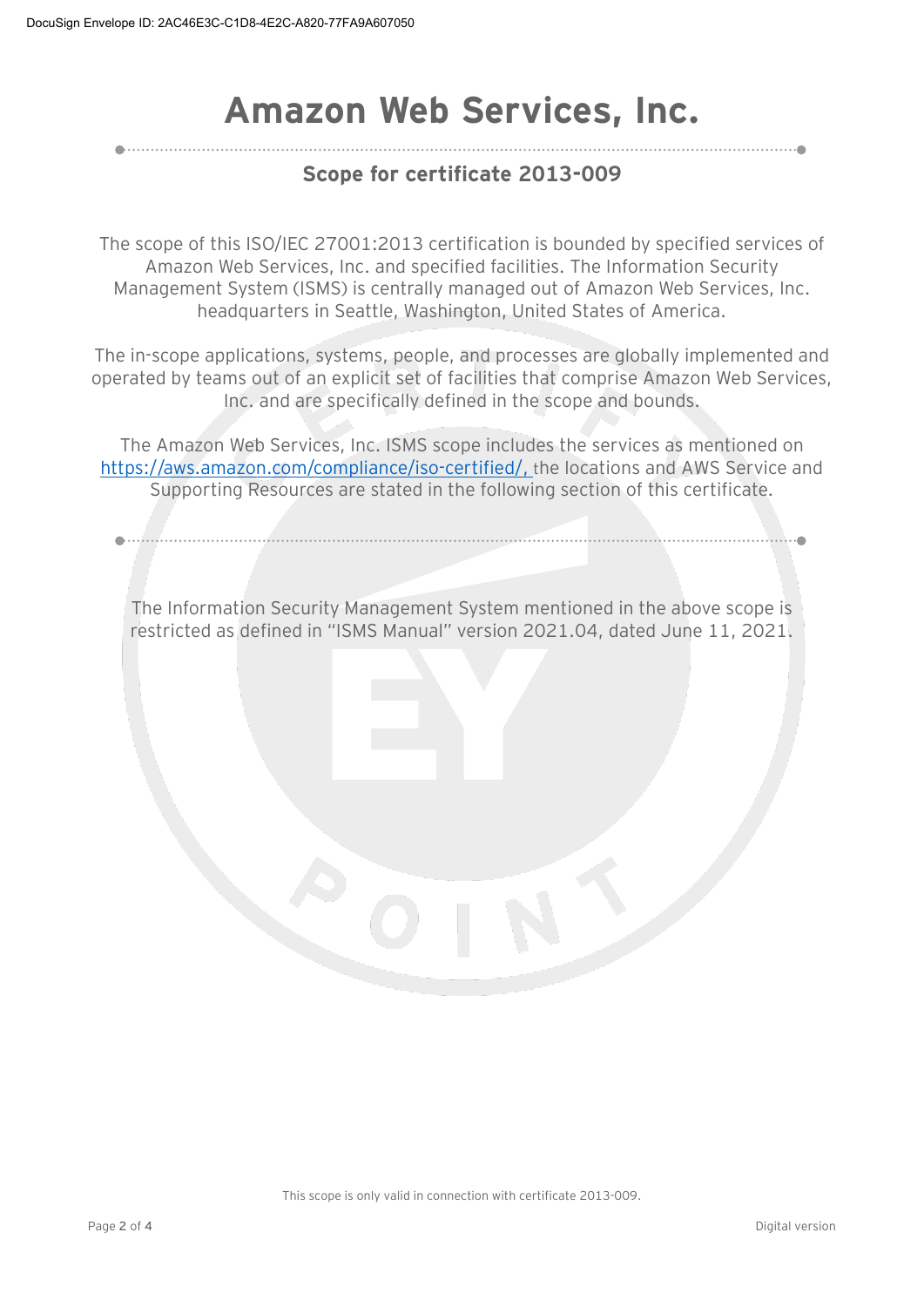## **Amazon Web Services, Inc.**

### **Scope for certificate 2013-009**

Locations in scope:

AWS Services are offered and available across multiple geographic regions around the world. The scope of AWS infrastructure includes corporate headquarters, data center facilities, network and server hardware, and resources which support the datacenter operations.

AWS data centers, which house the hardware supporting the AWS Services listed above. AWS Data centers are located in US East (Northern Virginia), US East (Ohio), US West (Oregon), US West (Northern California), AWS GovCloud (US-East), AWS GovCloud (US-West), Canada (Montréal), EU (Ireland), EU (Frankfurt), EU (London), EU (Paris), EU (Stockholm), EU (Milan), Asia Pacific (Hong Kong), Asia Pacific (Singapore), Asia Pacific (Mumbai), Asia Pacific (Osaka), Asia Pacific (Seoul), Asia Pacific (Sydney), Asia Pacific (Tokyo), South America (São Paulo) Regions, Middle East (Bahrain), South Africa (Cape Town), as well as the following:

AWS Edge Locations in:

- ► Canberra, Australia
- ► Melbourne, Australia
- ► Alexandria, Australia
- ► Perth, Australia
- ► Sydney, Australia
- ► Ultimo, Australia
- ► Vienna, Austria
- ► Rio de Janeiro, Brazil
- ► São Paulo, Brazil
- ► Montréal, Canada
- ► Toronto, Canada
- ► Vancouver, Canada
- ► Prague, Czech Republic
- ► Hong Kong, China
- ► Copenhagen, Denmark
- ► London, England
- ► Manchester, England
- ► Slough, England
- ► Stretford, England
- ► Helsinki, Finland
- ► Marseille, France
- ► Paris, France
- ► Berlin, Germany
- ► Frankfurt, Germany
- ► Munich, Germany
- ► Bengaluru, India
- ► Chennai, India
- ► Mumbai, India
- ► New Delhi, India
- ► Jakarta, Indonesia
- ► Dublin, Ireland
- ► Parkwest, Ireland
- ► Milan, Italy
- ► Palermo, Italy
- ► Osaka, Japan
- ► Tokyo, Japan
- ► Seoul, Korea
- ► Kuala Lumpur, Malaysia
- ► Amsterdam, Netherlands
- ► Noord Holland, Netherlands
- ► Oslo, Norway
- ► Manila, Philippines
- ► Warsaw, Poland
- ► Singapore
- ► Cape Town, South Africa
- ► Johannesburg, South Africa
- ► Madrid, Spain
- ► Stockholm, Sweden
- ► Zurich, Switzerland
- ► Taipei, Taiwan

This scope is only valid in connection with certificate 2013-009.